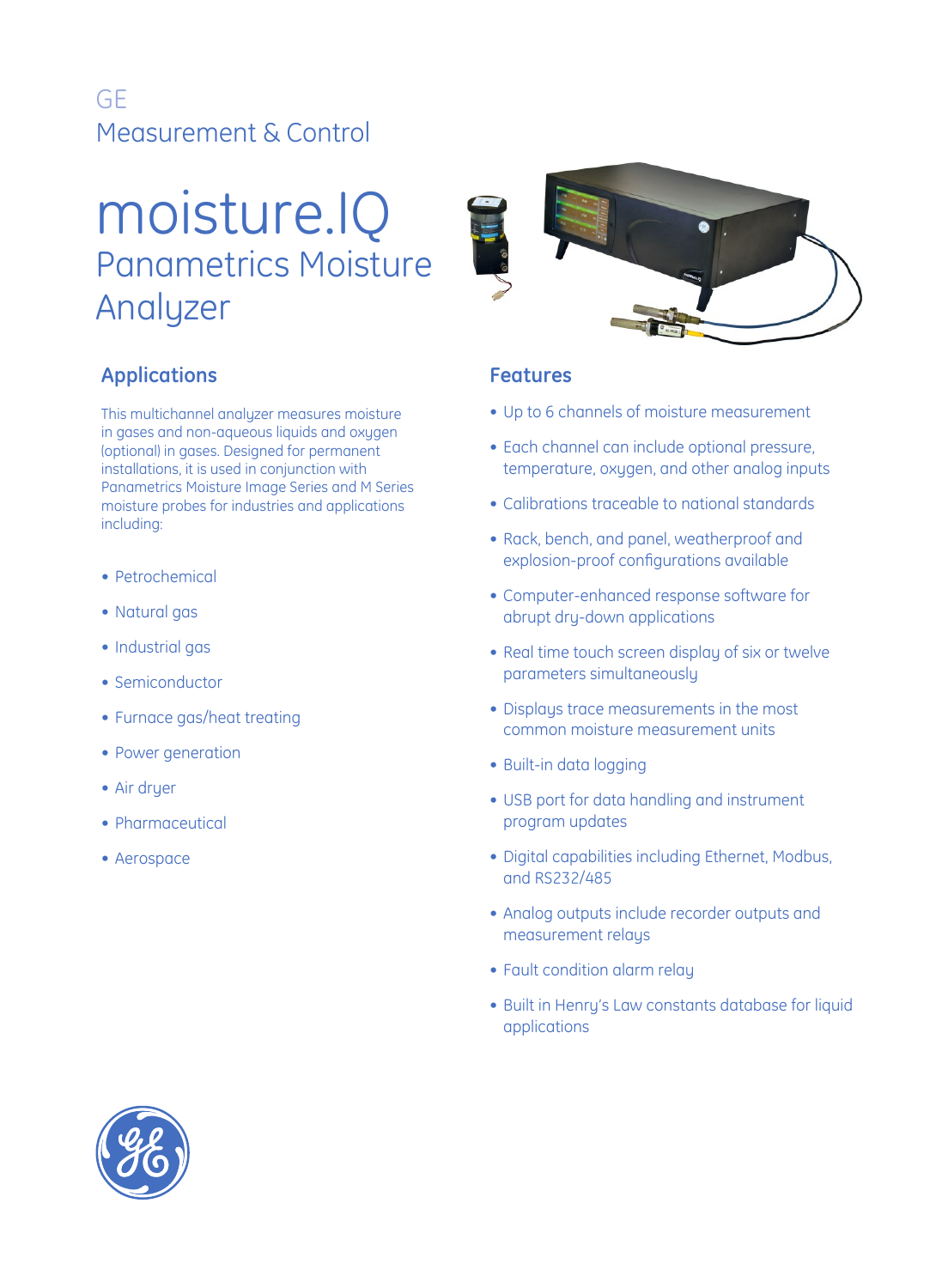## **Multifunction**

The moisture.IQ is the multichannel, multifunction flagship model in the GE IQ Series of Panametrics aluminum oxide-based moisture analyzers. The moisture.IQ measures trace moisture, pressure and temperature in non-aqueous liquids and gases. It accepts inputs from electrochemical sensors for measuring oxygen concentrations in gases. The auxiliary inputs can accept analog inputs from any transmitter with 0/4 to 20 mA or -1 to +4 V output, including a variety of GE process control instruments, this feature makes the moisture.IQ a true multifunction analyzer, providing cost savings through system integration.

## **Multichannel**

For additional cost savings, the moisture.IQ is available with two module bays. Each can accept a 1-channel or 3-channel module. With up to six sets of sensors coming to one set of electronics, customers can significantly reduce their cost per measurement point.

## **Touch Screen Display**

Designed with an industrial touch screen display, the graphical user interface is intuitive enough to negate the need for a user's manual (although one will be provided)! Six or twelve measurements can be displayed at one time. Multiple display pages can be set up for easy scrolling. Color coded status gives you measurement alarm information at a glance.

## **Moisture Image Series Probe**

The moisture.IQ can accept inputs from the Panametrics MIS probes and the M Series probes that were available for the Moisture Image Series 1 and Moisture Monitor Series 3 analyzers. The MIS probes (MISP and MISP2) provide integral moisture, temperature, and pressure inputs. The calibration data for these sensors is stored digitally. Upon connection to the analyzer, the calibration data is downloaded to the moisture.IQ.





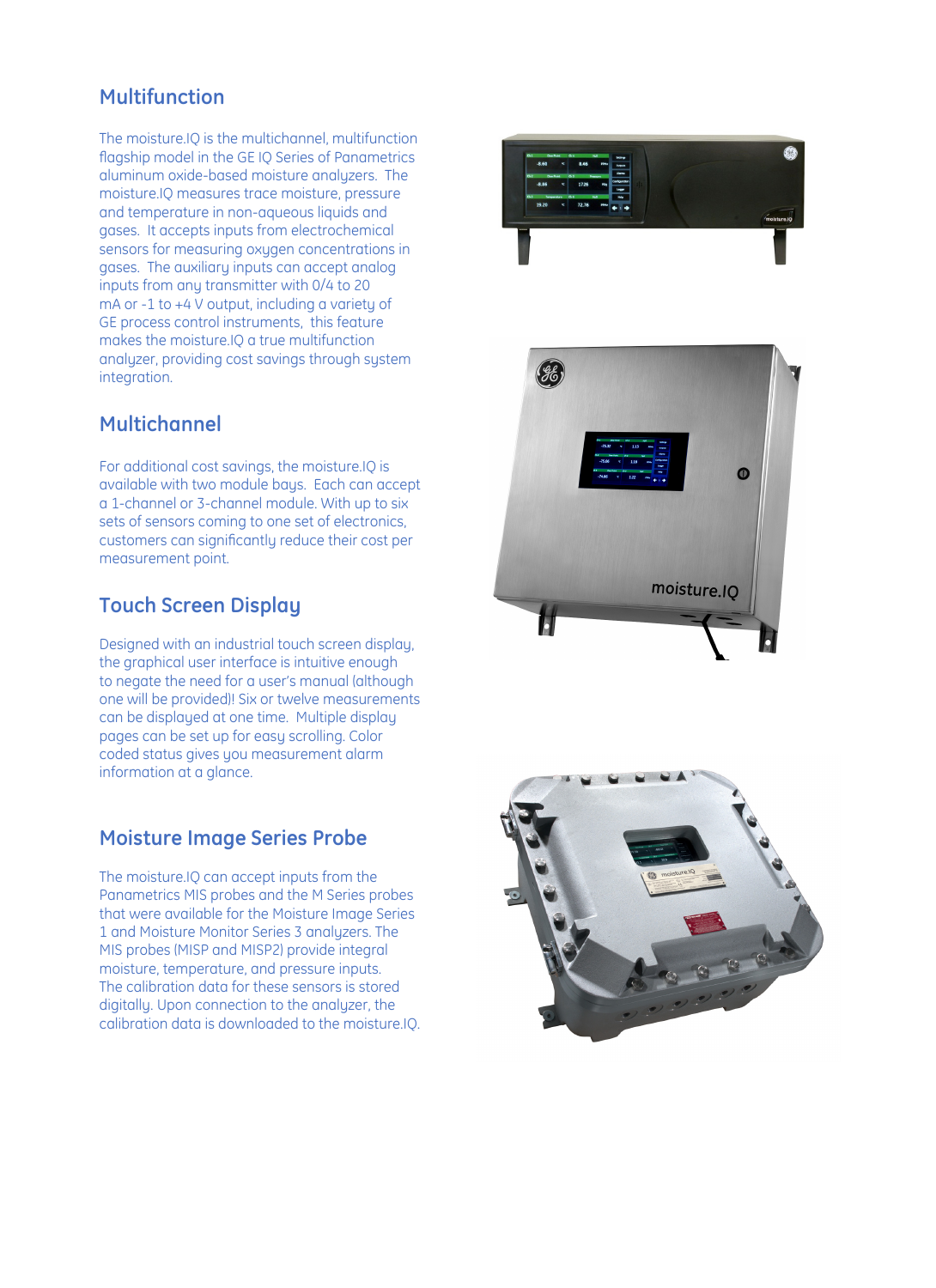## moisture.IQ Specifications

## **Electronics**

#### **Intrinsic Safety**

All non-auxiliary inputs are intrinsically safe through internal isolation and energy-limiting circuitry.

#### **Inputs**

Two module bays are available. Each module bay can accommodate a 1-channel or 3-channel module. Each channel can accept:

- 1 Moisture input (MIS Probe or M Probe)
- 1 Temperature input (MIS Probe or M Probe)
- 1 Pressure input (MIS Probe)
- 1 Oxygen input (electrochemical sensor)
- 2 Auxiliary inputs

#### **Analog Outputs**

2 per available channel

#### **Measurement Alarm Relays**

2 per available channel

#### **Fault Condition Alarm Relay**

1 per meter

#### **Dimensions (w x h x d) and Weights**

Rack mount: 482 x 133 x 357 mm (19.0 x 5.2 x 14.1 in); 11.2 kg [24.7 lb.] Bench mount: 440 x 133 x 357 mm (17.4 x 5.2 x 14.1 in); 10.4 kg [22.9 lb.] Panel mount: 542 x 201 x 357 mm (21.4 x 8.0 x 14.1 in); 11.3 kg [25.0 lb.] Weatherproof: 508 x 508 x 229.8 mm (20.0 x 20.0 x 9.05 in.); 24.9 kg (55 lb.) Explosion-Proof: 590.6 x 590.6 x 304.8 mm (23.25 x 23.25 x 12.0 in.); 113.6 kg (250 lb.)

## **Moisture Measurement**

#### **Type**

GE Moisture Image Series and M Series thin-film aluminum oxide probes

#### **Calibration Ranges (Dew/Frost Point)**

- Standard: 50°F to -112°F (+10°C to -80°C) with data from +68°F to -166°F (+20°C to -110°C)
- Ultralow: -58°F to -148°F (-50° to -100°C) with data to -166°F (–110°C)

#### **Accuracy (Dew/Frost Point)**

- $\pm$ 3.6°F ( $\pm$ 2°C) from 50°F to -85°F (10°C to -65°C)
- $+5.4$ °F ( $+3$ °C) from  $-86$ °F to  $-112$ °F ( $-66$ °C to  $-80$ °C)

#### **Repeatability (Dew/Frost Point)**

- $\pm 0.9^{\circ}$ F ( $\pm 0.5^{\circ}$ C) from 50°F to -85°F (10°C to -65°C)
- $\pm 1.8$ °F ( $\pm 1.0$ °C) from -86°F to -112°F (-66°C to -80°C)

#### **Operating Pressure**

5 μ of Hg to 5000 psig (345 bar) limited by optional pressure sensor: see pressure sensor ranges

## **Temperature Measurement**

**Type**

Optional thermistor built into moisture probe

## **Calibration Ranges (Dew/Frost Point)**

–22°F to 158°F (–30°C to 70°C)

#### **Accuracy** ±0.9°F (±0.5°C) at –22°F (–30°C)

## **Pressure Measurement**

#### **Type**

Optional transducer built into Moisture Image Series moisture probes or standard external pressure transmitter

#### **Full-Scale Ranges Available**

- 300 psig (21 bar)
- 500 psig (35 bar)
- 1000 psig (69 bar)
- 3000 psig (207 bar)
- 5000 psig (345 bar)

#### **Accuracy**

±1% of full scale

#### **Pressure Rating**

Three times the span of the available range to a maximum of 7500 psig (518 bar)